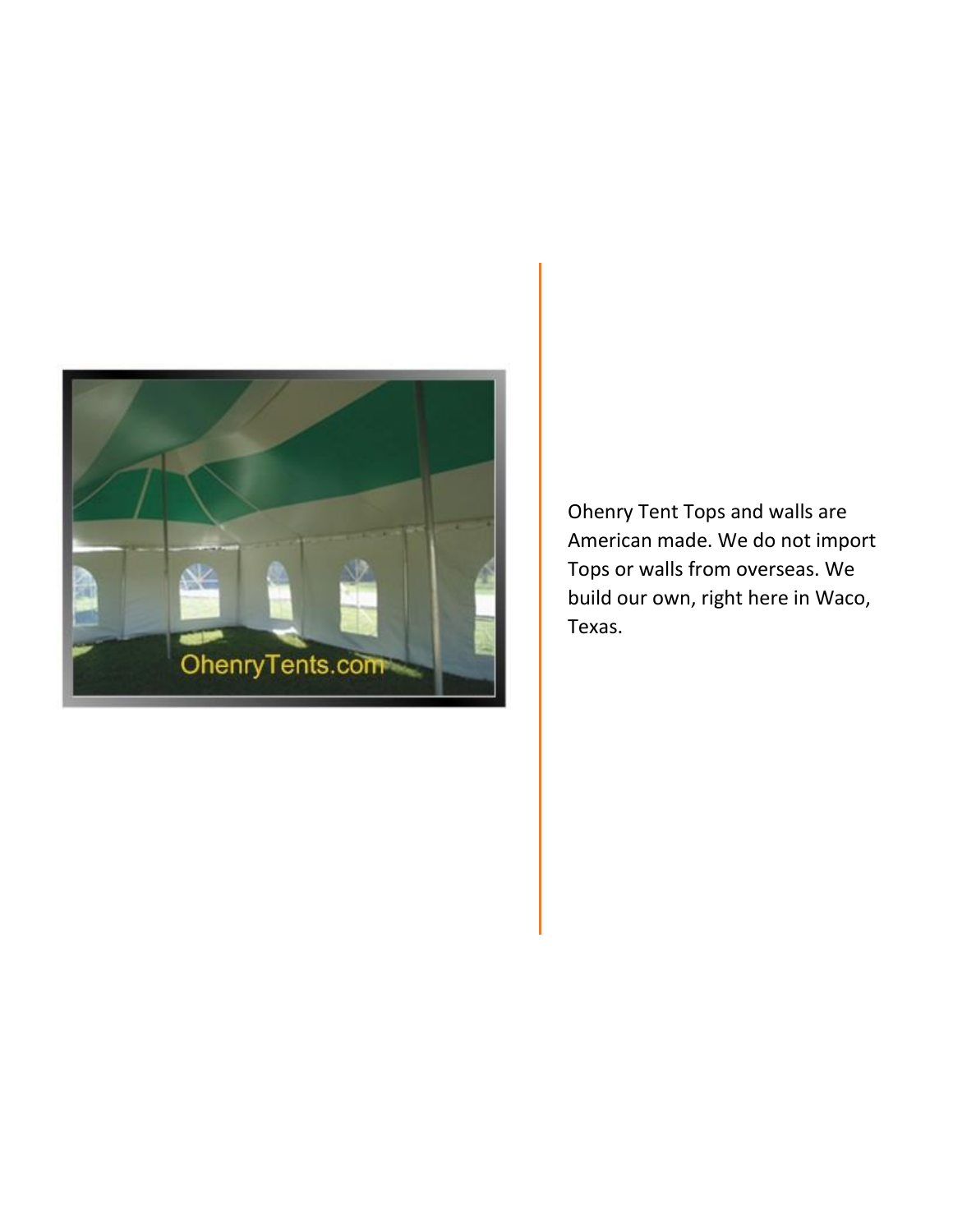## **Approved vendor to the U.S. Army, Air Force & FEMA!**

- Ohenry tents are built for commercial, and industrial use. We build all our tents to endure multiple set ups and takedowns. Ohenry tents are specifically designed to endure the daily abuse of a rental environment. For 25 years we had a tent rental division, and we know by experience the abuse a rental tent can be subjected to.
- All Ohenry tents are constructed with 100% American made products when possible. We refuse to use inferior and less expensive tent material, rope, webbings or hardware. A tent using inferior components will cost 60% less to manufacture, but simply will not last.
	- Please examine closely the perimeter "edge work" as well as the lace lines, corner fittings, center pole fittings and side pole fittings of any tent you are contemplating for purchase, regardless of the manufacturer. These are the areas where shortcuts are made to reduce cost of manufacturing. However, these are the most critical areas of tent construction, and any shortcuts made here will simply guarantee that the tent will not last as it should!
	- When you buy an Ohenry tent, you know the fabric is first run (no seconds) quality material. Our side walls are also constructed of 14 - 16 oz material. We do not use the inferior 10 oz material common to many manufacturers.

| <b>Compare Ohenry Material Specifications &amp; Structure</b> |                   |                                  |
|---------------------------------------------------------------|-------------------|----------------------------------|
|                                                               |                   |                                  |
| <b>Feature / Specs</b>                                        | <b>Ohenry</b>     | <b>Competitors</b>               |
| <b>Material Weight - Tops</b>                                 | 16-17 oz.         | 10-16 oz.                        |
| <b>Material Weight - Sidewalls</b>                            | 14-16 oz.         | 10-13 oz.                        |
| Guy ropes - 20' Wide Pole Tents                               | $1/2$ " Poly      | $1/2$ " Poly                     |
| Guy ropes - 30' Wide & Larger Pole Tents                      | 5/8" Poly         | $1/2$ " Poly                     |
| <b>Perimeter Webbing</b>                                      | 2" Full Perimeter | None, 1/2", or short piece of 2" |
| <b>Stress Point Vertical webbing</b>                          | 2" full span      | $1/2 - 2$ " short piece          |
| <b>Welded Seam Width</b>                                      | 2" most sizes     | 1"                               |
| Distance Between Side Poles (pole tents)                      | 5' most sizes     | 10'                              |
| <b>Stress Point Material Layers</b>                           | 3-5 Layers        | 1-3 Layers                       |
| <b>Warranty Against Defects</b>                               | 1 year            | Not Always Available             |
| <b>Where Manufactured</b>                                     | U.S.A.            | Many Are Cheap Imports           |